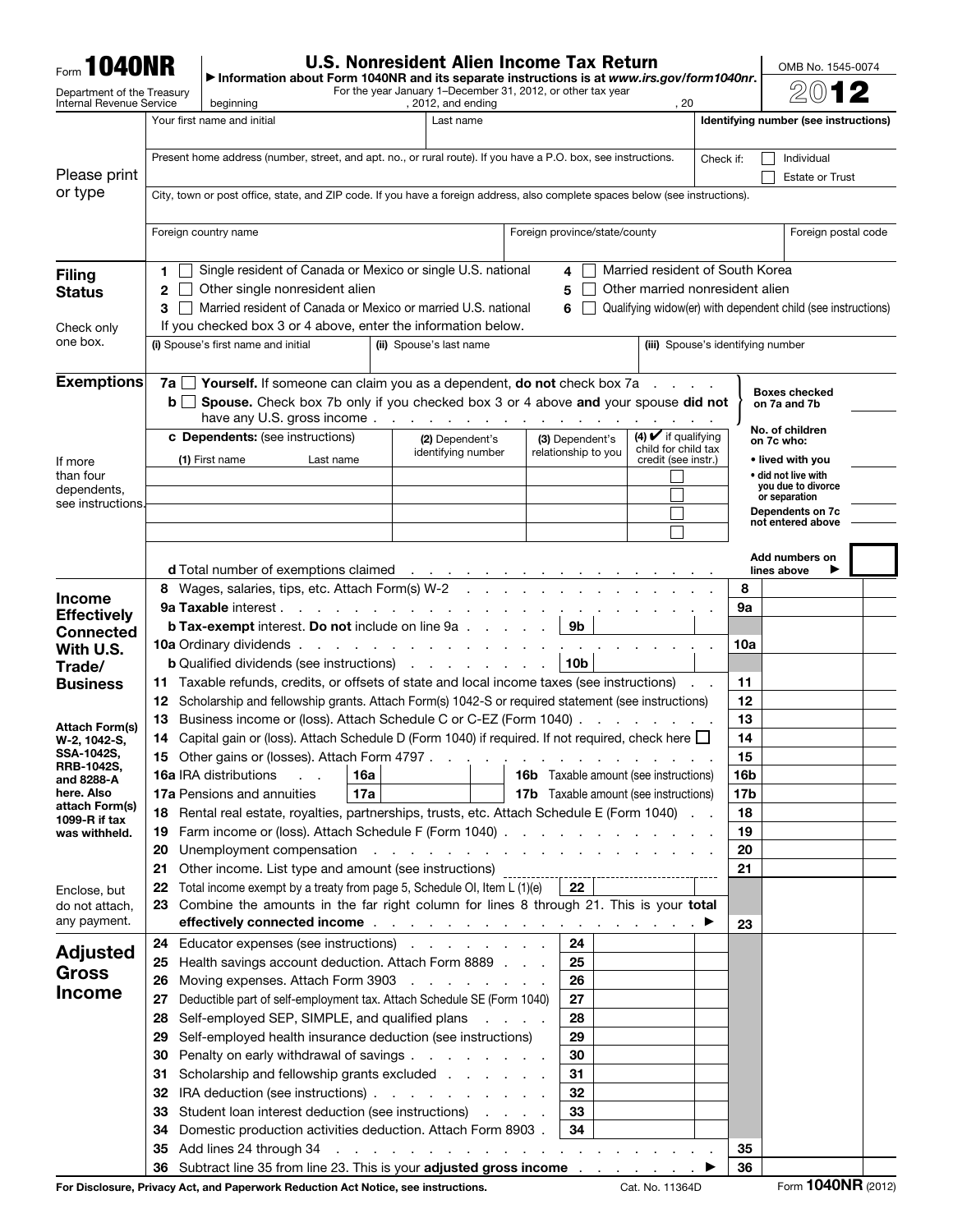| Form 1040NR (2012)      |                                                                                                                                                                                                                                                                                                                       |                                      | Page 2 |  |  |  |
|-------------------------|-----------------------------------------------------------------------------------------------------------------------------------------------------------------------------------------------------------------------------------------------------------------------------------------------------------------------|--------------------------------------|--------|--|--|--|
|                         | Amount from line 36 (adjusted gross income)<br>37                                                                                                                                                                                                                                                                     | 37                                   |        |  |  |  |
| Tax and                 | <b>Itemized deductions</b> from page 3, Schedule A, line 15<br>38                                                                                                                                                                                                                                                     | 38                                   |        |  |  |  |
| <b>Credits</b>          | 39                                                                                                                                                                                                                                                                                                                    | 39                                   |        |  |  |  |
|                         | Exemptions (see instructions)<br>40<br>والمناور والمناور والمناور والمناور والمناور والمناور                                                                                                                                                                                                                          | 40                                   |        |  |  |  |
|                         | Taxable income. Subtract line 40 from line 39. If line 40 is more than line 39, enter -0-<br>41                                                                                                                                                                                                                       | 41                                   |        |  |  |  |
|                         | <b>Tax</b> (see instructions). Check if any tax is from: $a \Box$ Form(s) 8814 $b \Box$ Form 4972<br>42                                                                                                                                                                                                               | 42                                   |        |  |  |  |
|                         | <b>Alternative minimum tax</b> (see instructions). Attach Form 6251<br>43                                                                                                                                                                                                                                             | 43                                   |        |  |  |  |
|                         | Add lines 42 and 43<br>44<br>.<br>the contract of the contract of                                                                                                                                                                                                                                                     | 44                                   |        |  |  |  |
|                         | Foreign tax credit. Attach Form 1116 if required<br>45<br>45                                                                                                                                                                                                                                                          |                                      |        |  |  |  |
|                         | Credit for child and dependent care expenses. Attach Form 2441<br>46<br>46                                                                                                                                                                                                                                            |                                      |        |  |  |  |
|                         | Retirement savings contributions credit. Attach Form 8880<br>47<br>47                                                                                                                                                                                                                                                 |                                      |        |  |  |  |
|                         | Child tax credit. Attach Schedule 8812, if required<br>48<br>48                                                                                                                                                                                                                                                       |                                      |        |  |  |  |
|                         | Residential energy credits. Attach Form 5695<br>49<br>49<br>and a state of the                                                                                                                                                                                                                                        |                                      |        |  |  |  |
|                         | Other credits from Form: $a \Box$ 3800 $b \Box$ 8801 $c \Box$<br>50<br>50                                                                                                                                                                                                                                             |                                      |        |  |  |  |
|                         | Add lines 45 through 50. These are your total credits<br>51                                                                                                                                                                                                                                                           | 51                                   |        |  |  |  |
|                         | Subtract line 51 from line 44. If line 51 is more than line 44, enter -0- ▶<br>52                                                                                                                                                                                                                                     | 52                                   |        |  |  |  |
|                         | Tax on income not effectively connected with a U.S. trade or business from page 4, Schedule NEC, line 15<br>53                                                                                                                                                                                                        | 53                                   |        |  |  |  |
| <b>Other</b>            | Self-employment tax. Attach Schedule SE (Form 1040)<br>54<br>and a state of the state of                                                                                                                                                                                                                              | 54                                   |        |  |  |  |
| Taxes                   | Unreported social security and Medicare tax from Form: $a \Box 4137$<br>55                                                                                                                                                                                                                                            | 55<br>$b$ 8919                       |        |  |  |  |
|                         | Additional tax on IRAs, other qualified retirement plans, etc. Attach Form 5329 if required<br>56                                                                                                                                                                                                                     | 56                                   |        |  |  |  |
|                         | Transportation tax (see instructions)<br>57<br>and the company of the company of the company of the company of the company of the company of the company of the company of the company of the company of the company of the company of the company of the company of the comp                                         | 57                                   |        |  |  |  |
|                         | 58a Household employment taxes from Schedule H (Form 1040)                                                                                                                                                                                                                                                            | 58a                                  |        |  |  |  |
|                         | <b>b</b> First-time homebuyer credit repayment. Attach Form 5405 if required                                                                                                                                                                                                                                          | 58b                                  |        |  |  |  |
|                         | 59                                                                                                                                                                                                                                                                                                                    | 59                                   |        |  |  |  |
|                         | Add lines 52 through 59. This is your total tax         ▶<br>60                                                                                                                                                                                                                                                       | 60                                   |        |  |  |  |
|                         | 61 Federal income tax withheld from:                                                                                                                                                                                                                                                                                  |                                      |        |  |  |  |
| <b>Payments</b>         | <b>a</b> Form(s) W-2 and 1099 $\ldots$ $\ldots$ $\ldots$ $\ldots$ $\ldots$ $\ldots$<br>61a                                                                                                                                                                                                                            |                                      |        |  |  |  |
|                         | <b>b</b> Form(s) 8805.<br>61b                                                                                                                                                                                                                                                                                         |                                      |        |  |  |  |
|                         | <b>c</b> Form(s) 8288-A $\ldots$ $\ldots$ $\ldots$ $\ldots$ $\ldots$ $\ldots$<br>61c                                                                                                                                                                                                                                  |                                      |        |  |  |  |
|                         | <b>d</b> Form(s) 1042-S $\ldots$ $\ldots$ $\ldots$ $\ldots$ $\ldots$ $\ldots$ $\ldots$<br>61d                                                                                                                                                                                                                         |                                      |        |  |  |  |
|                         | 62 2012 estimated tax payments and amount applied from 2011 return<br>62                                                                                                                                                                                                                                              |                                      |        |  |  |  |
|                         | Additional child tax credit. Attach Schedule 8812<br>63<br>63                                                                                                                                                                                                                                                         |                                      |        |  |  |  |
|                         | Amount paid with request for extension to file (see instructions).<br>64<br>64                                                                                                                                                                                                                                        |                                      |        |  |  |  |
|                         | Excess social security and tier 1 RRTA tax withheld (see instructions)<br>65<br>65                                                                                                                                                                                                                                    |                                      |        |  |  |  |
|                         | Credit for federal tax paid on fuels. Attach Form 4136<br>66<br>66                                                                                                                                                                                                                                                    |                                      |        |  |  |  |
|                         | <b>67</b> Credits from Form: $\mathbf{a}$ 2439 $\mathbf{b}$ <b>Reserved</b> $\mathbf{c}$ <b>8801 d</b> 8885<br>67                                                                                                                                                                                                     |                                      |        |  |  |  |
|                         | Credit for amount paid with Form 1040-C<br>68                                                                                                                                                                                                                                                                         |                                      |        |  |  |  |
|                         | Add lines 61a through 68. These are your total payments<br>69                                                                                                                                                                                                                                                         | 69                                   |        |  |  |  |
|                         | If line 69 is more than line 60, subtract line 60 from line 69. This is the amount you overpaid<br>70                                                                                                                                                                                                                 | 70                                   |        |  |  |  |
| <b>Refund</b>           | 71a Amount of line 70 you want refunded to you. If Form 8888 is attached, check here $\mathbf{A} \blacktriangleright \Box$                                                                                                                                                                                            | 71a                                  |        |  |  |  |
| Direct deposit?         | c Type:<br><b>b</b> Routing number                                                                                                                                                                                                                                                                                    | Checking<br>Savings                  |        |  |  |  |
| See<br>instructions.    | <b>d</b> Account number                                                                                                                                                                                                                                                                                               |                                      |        |  |  |  |
|                         | e If you want your refund check mailed to an address outside the United States not shown on page 1, enter it here.                                                                                                                                                                                                    |                                      |        |  |  |  |
|                         |                                                                                                                                                                                                                                                                                                                       |                                      |        |  |  |  |
|                         | Amount of line 70 you want applied to your 2013 estimated tax<br>72<br>72                                                                                                                                                                                                                                             |                                      |        |  |  |  |
| <b>Amount</b>           | Amount you owe. Subtract line 69 from line 60. For details on how to pay, see instructions<br>73                                                                                                                                                                                                                      | 73                                   |        |  |  |  |
| <b>You Owe</b>          | 74<br>Estimated tax penalty (see instructions)<br>74                                                                                                                                                                                                                                                                  |                                      |        |  |  |  |
| <b>Third Party</b>      | Do you want to allow another person to discuss this return with the IRS (see instructions)?                                                                                                                                                                                                                           | Yes. Complete below.<br>$\perp$      | No.    |  |  |  |
| <b>Designee</b>         | Phone                                                                                                                                                                                                                                                                                                                 | Personal identification              |        |  |  |  |
|                         | Designee's name ▶<br>no.                                                                                                                                                                                                                                                                                              | number (PIN)                         |        |  |  |  |
| <b>Sign Here</b>        | Under penalties of perjury, I declare that I have examined this return and accompanying schedules and statements, and to the best of my knowledge and<br>belief, they are true, correct, and complete. Declaration of preparer (other than taxpayer) is based on all information of which preparer has any knowledge. |                                      |        |  |  |  |
| Keep a copy of          | Date<br>Your signature                                                                                                                                                                                                                                                                                                | Your occupation in the United States |        |  |  |  |
| this return for         |                                                                                                                                                                                                                                                                                                                       |                                      |        |  |  |  |
| your records.           |                                                                                                                                                                                                                                                                                                                       |                                      |        |  |  |  |
|                         | Print/Type preparer's name<br>Preparer's signature                                                                                                                                                                                                                                                                    | <b>PTIN</b><br>Date<br>if            |        |  |  |  |
| Paid<br><b>Preparer</b> |                                                                                                                                                                                                                                                                                                                       | Check<br>self-employed               |        |  |  |  |
| <b>Use Only</b>         | Firm's name ▶                                                                                                                                                                                                                                                                                                         | Firm's EIN ▶                         |        |  |  |  |
|                         | Firm's address ▶                                                                                                                                                                                                                                                                                                      | Phone no.                            |        |  |  |  |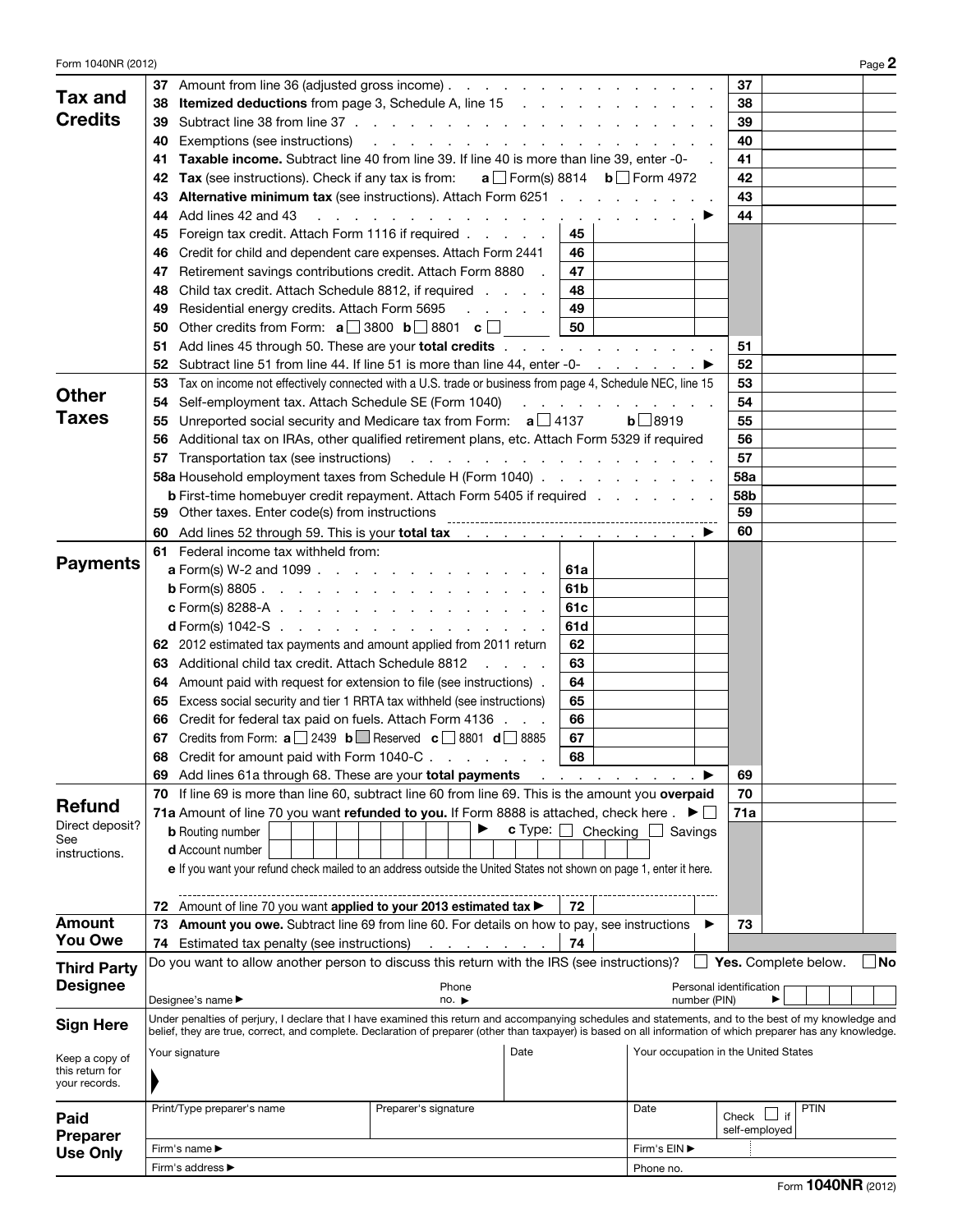## Schedule A-Itemized Deductions (see instructions) 07

| <b>Taxes You</b><br><b>Paid</b>                    |    |                                                                                                                                                                      |    |                    |  |
|----------------------------------------------------|----|----------------------------------------------------------------------------------------------------------------------------------------------------------------------|----|--------------------|--|
|                                                    | 1  | State and local income taxes                                                                                                                                         | 1  |                    |  |
| <b>Gifts</b>                                       |    | Caution: If you made a gift and received a benefit in<br>return, see instructions.                                                                                   |    |                    |  |
| to U.S.<br><b>Charities</b>                        | 2  | Gifts by cash or check. If you made any gift of \$250 or more,<br>see instructions<br>$\mathbf{r} = \mathbf{r} + \mathbf{r}$<br>$\mathbf{2}$                         |    |                    |  |
|                                                    | З  | Other than by cash or check. If you made any gift of \$250 or                                                                                                        |    |                    |  |
|                                                    |    | more, see instructions. You must attach Form 8283 if the<br>amount of your deduction is over \$500<br>3                                                              |    |                    |  |
|                                                    |    |                                                                                                                                                                      |    |                    |  |
|                                                    | 4  | Carryover from prior year<br>4                                                                                                                                       |    |                    |  |
|                                                    | 5  | Add lines 2 through 4                                                                                                                                                | 5  |                    |  |
| <b>Casualty and</b><br><b>Theft Losses</b>         | 6  | Casualty or theft loss(es). Attach Form 4684. See instructions                                                                                                       | 6  |                    |  |
| Job                                                | 7  | Unreimbursed employee expenses-job travel, union dues,                                                                                                               |    |                    |  |
| <b>Expenses</b><br>and Certain                     |    | job education, etc. You must attach Form 2106 or Form<br>2106-EZ if required. See instructions ▶                                                                     |    |                    |  |
| <b>Miscellaneous</b><br><b>Deductions</b>          |    | 7                                                                                                                                                                    |    |                    |  |
|                                                    | 8  | Tax preparation fees<br>8                                                                                                                                            |    |                    |  |
|                                                    |    |                                                                                                                                                                      |    |                    |  |
|                                                    | 9  | Other expenses. See instructions for expenses to deduct<br>here. List type and amount $\blacktriangleright$                                                          |    |                    |  |
|                                                    |    |                                                                                                                                                                      |    |                    |  |
|                                                    |    |                                                                                                                                                                      |    |                    |  |
|                                                    |    | 9                                                                                                                                                                    |    |                    |  |
|                                                    | 10 | Add lines 7 through 9<br>10                                                                                                                                          |    |                    |  |
|                                                    | 11 | Enter the amount from Form<br>1040NR, line $37 \cdot \cdot \cdot \cdot \cdot$<br>$\vert$ 11                                                                          |    |                    |  |
|                                                    |    |                                                                                                                                                                      |    |                    |  |
|                                                    | 12 | Multiply line 11 by $2\%$ $(.02)$<br>12                                                                                                                              |    |                    |  |
|                                                    | 13 | Subtract line 12 from line 10. If line 12 is more than line 10, enter -0-.                                                                                           | 13 |                    |  |
| Other<br><b>Miscellaneous</b><br><b>Deductions</b> | 14 | Other—see instructions for expenses to deduct here. List type and amount ▶                                                                                           |    |                    |  |
|                                                    |    |                                                                                                                                                                      |    |                    |  |
|                                                    |    |                                                                                                                                                                      |    |                    |  |
|                                                    |    |                                                                                                                                                                      |    |                    |  |
|                                                    |    |                                                                                                                                                                      | 14 |                    |  |
| <b>Total</b>                                       |    |                                                                                                                                                                      |    |                    |  |
| Itemized<br><b>Deductions</b>                      | 15 | Add the amounts in the far right column for lines 1 through 14. Also enter this amount on<br>Form 1040NR, line 38<br>and a series of the contract of the contract of | 15 |                    |  |
|                                                    |    |                                                                                                                                                                      |    | Form 1040NR (2012) |  |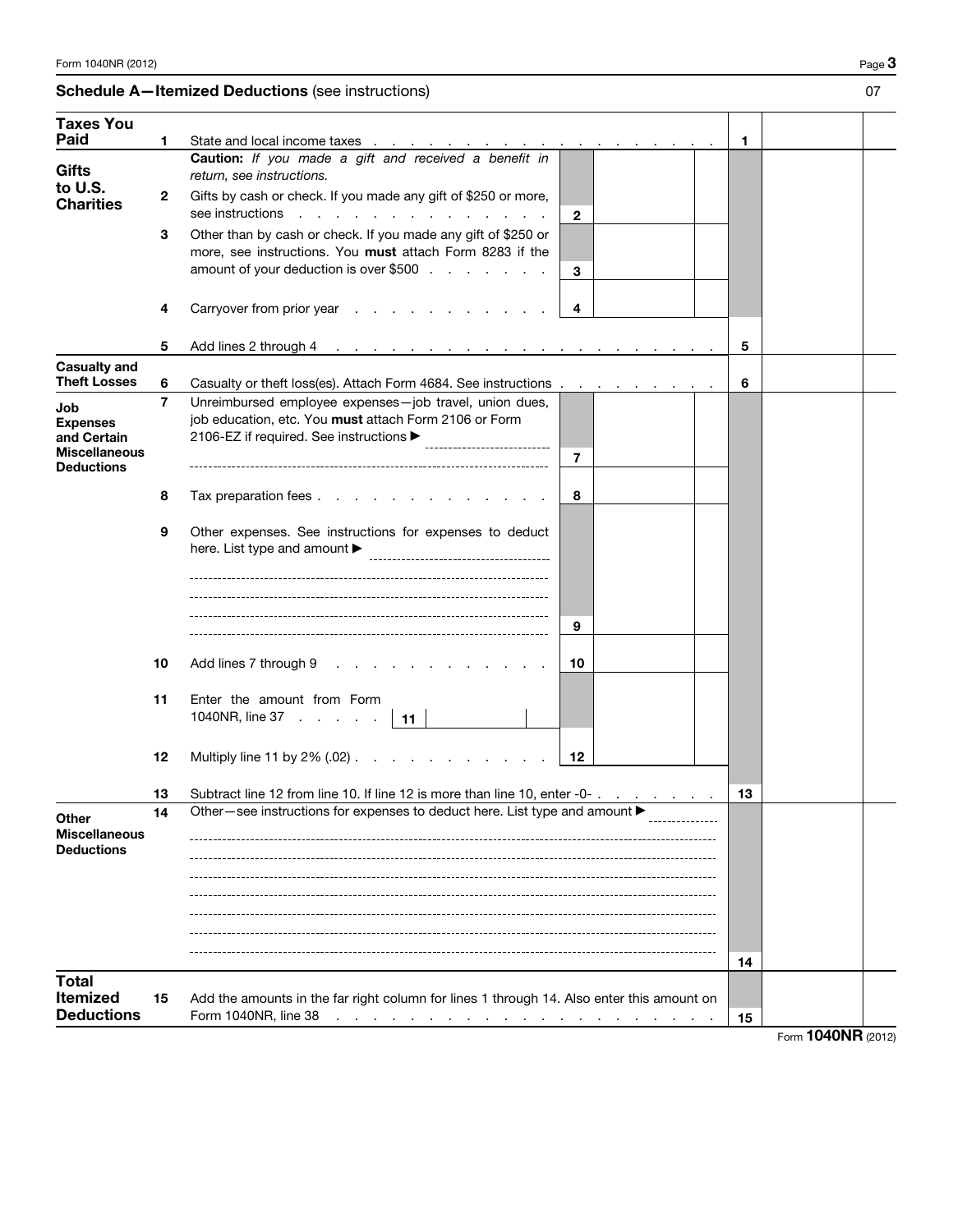|                                                             | Schedule NEC-Tax on Income Not Effectively Connected With a U.S. Trade or Business (see instructions)                                              |                             |          |                                            |                                                                                                                                                                                                                                |                   |                  |                                    |    |                            |
|-------------------------------------------------------------|----------------------------------------------------------------------------------------------------------------------------------------------------|-----------------------------|----------|--------------------------------------------|--------------------------------------------------------------------------------------------------------------------------------------------------------------------------------------------------------------------------------|-------------------|------------------|------------------------------------|----|----------------------------|
|                                                             |                                                                                                                                                    |                             |          |                                            | Enter amount of income under the appropriate rate of tax (see instructions)                                                                                                                                                    |                   |                  |                                    |    |                            |
|                                                             | <b>Nature of income</b>                                                                                                                            |                             |          | (a) 10%<br>(b) $15%$                       |                                                                                                                                                                                                                                | (c) 30%           |                  | (d) Other (specify)                |    |                            |
|                                                             |                                                                                                                                                    |                             |          |                                            |                                                                                                                                                                                                                                |                   | %                | %                                  |    |                            |
| 1.                                                          | Dividends paid by:                                                                                                                                 |                             |          |                                            |                                                                                                                                                                                                                                |                   |                  |                                    |    |                            |
| a                                                           | U.S. corporations<br>the contract of the contract of the contract of the contract of the contract of the contract of the contract of               | 1a                          |          |                                            |                                                                                                                                                                                                                                |                   |                  |                                    |    |                            |
| b                                                           | Foreign corporations research and research and research and research and research and research and research and                                    | 1b                          |          |                                            |                                                                                                                                                                                                                                |                   |                  |                                    |    |                            |
| 2                                                           | Interest:                                                                                                                                          |                             |          |                                            |                                                                                                                                                                                                                                |                   |                  |                                    |    |                            |
| a                                                           |                                                                                                                                                    | 2a                          |          |                                            |                                                                                                                                                                                                                                |                   |                  |                                    |    |                            |
| b                                                           | Paid by foreign corporations                                                                                                                       | 2b                          |          |                                            |                                                                                                                                                                                                                                |                   |                  |                                    |    |                            |
| C                                                           |                                                                                                                                                    | 2 <sub>c</sub>              |          |                                            |                                                                                                                                                                                                                                |                   |                  |                                    |    |                            |
| 3                                                           | Industrial royalties (patents, trademarks, etc.)                                                                                                   | 3                           |          |                                            |                                                                                                                                                                                                                                |                   |                  |                                    |    |                            |
| 4                                                           | Motion picture or T.V. copyright royalties                                                                                                         | 4                           |          |                                            |                                                                                                                                                                                                                                |                   |                  |                                    |    |                            |
| 5                                                           | Other royalties (copyrights, recording, publishing, etc.)                                                                                          | 5                           |          |                                            |                                                                                                                                                                                                                                |                   |                  |                                    |    |                            |
| 6                                                           | Real property income and natural resources royalties                                                                                               | 6                           |          |                                            |                                                                                                                                                                                                                                |                   |                  |                                    |    |                            |
| 7                                                           |                                                                                                                                                    | $\overline{7}$              |          |                                            |                                                                                                                                                                                                                                |                   |                  |                                    |    |                            |
| 8                                                           |                                                                                                                                                    | 8                           |          |                                            |                                                                                                                                                                                                                                |                   |                  |                                    |    |                            |
| 9                                                           |                                                                                                                                                    | 9                           |          |                                            |                                                                                                                                                                                                                                |                   |                  |                                    |    |                            |
| 10                                                          | Gambling-Residents of Canada only. Enter net income in column (c).                                                                                 |                             |          |                                            |                                                                                                                                                                                                                                |                   |                  |                                    |    |                            |
|                                                             | If zero or less, enter -0-.                                                                                                                        |                             |          |                                            |                                                                                                                                                                                                                                |                   |                  |                                    |    |                            |
| a                                                           | Winnings                                                                                                                                           |                             |          |                                            |                                                                                                                                                                                                                                |                   |                  |                                    |    |                            |
| b                                                           | Losses<br>the contract of the contract of the contract of the                                                                                      | 10c                         |          |                                            |                                                                                                                                                                                                                                |                   |                  |                                    |    |                            |
| 11                                                          | Gambling winnings-Residents of countries other than Canada.                                                                                        |                             |          |                                            |                                                                                                                                                                                                                                |                   |                  |                                    |    |                            |
|                                                             |                                                                                                                                                    | 11                          |          |                                            |                                                                                                                                                                                                                                |                   |                  |                                    |    |                            |
| 12                                                          | Other (specify) ▶                                                                                                                                  |                             |          |                                            |                                                                                                                                                                                                                                |                   |                  |                                    |    |                            |
|                                                             |                                                                                                                                                    | 12                          |          |                                            |                                                                                                                                                                                                                                |                   |                  |                                    |    |                            |
| 13                                                          | Add lines 1a through 12 in columns (a) through (d)                                                                                                 | 13                          |          |                                            |                                                                                                                                                                                                                                |                   |                  |                                    |    |                            |
| 14                                                          | Multiply line 13 by rate of tax at top of each column 14                                                                                           |                             |          |                                            |                                                                                                                                                                                                                                |                   |                  |                                    |    |                            |
| 15                                                          | Tax on income not effectively connected with a U.S. trade or business. Add columns (a) through (d) of line 14. Enter the total here and on         |                             |          |                                            |                                                                                                                                                                                                                                |                   |                  |                                    |    |                            |
|                                                             |                                                                                                                                                    |                             |          |                                            |                                                                                                                                                                                                                                |                   |                  |                                    | 15 |                            |
|                                                             | Capital Gains and Losses From Sales or Exchanges of Property                                                                                       |                             |          |                                            |                                                                                                                                                                                                                                |                   |                  |                                    |    |                            |
|                                                             | Enter only the capital gains and<br>16<br>(a) Kind of property and description<br>losses from property sales or                                    | (b) Date                    | (c) Date |                                            |                                                                                                                                                                                                                                | (e) Cost or other |                  | (f) LOSS<br>If (e) is more         |    | (g) GAIN<br>If (d) is more |
|                                                             | (if necessary, attach statement of<br>exchanges that are from<br>descriptive details not shown below)<br>sources within the United                 | acquired<br>(mo., day, yr.) |          | sold<br>(d) Sales price<br>(mo., day, yr.) |                                                                                                                                                                                                                                | basis             |                  | than (d), subtract (d)<br>from (e) |    | than (e), subtract (e)     |
|                                                             | States and not effectively                                                                                                                         |                             |          |                                            |                                                                                                                                                                                                                                |                   |                  |                                    |    | from (d)                   |
|                                                             | connected with a U.S. business.<br>Do not include a gain or loss on                                                                                |                             |          |                                            |                                                                                                                                                                                                                                |                   |                  |                                    |    |                            |
| disposing of a U.S. real<br>property interest; report these |                                                                                                                                                    |                             |          |                                            |                                                                                                                                                                                                                                |                   |                  |                                    |    |                            |
| (Form 1040).                                                | gains and losses on Schedule D                                                                                                                     |                             |          |                                            |                                                                                                                                                                                                                                |                   |                  |                                    |    |                            |
|                                                             | Report property sales or                                                                                                                           |                             |          |                                            |                                                                                                                                                                                                                                |                   |                  |                                    |    |                            |
|                                                             | exchanges that are effectively<br>connected with a U.S. business                                                                                   |                             |          |                                            |                                                                                                                                                                                                                                |                   |                  |                                    |    |                            |
|                                                             | 17 Add columns (f) and (g) of line 16<br>on Schedule D (Form 1040),                                                                                |                             |          |                                            | the contract of the contract of the contract of the contract of the contract of the contract of the contract of the contract of the contract of the contract of the contract of the contract of the contract of the contract o |                   | 17 <sup>17</sup> |                                    |    |                            |
|                                                             | 18 Capital gain, Combine columns (f) and (g) of line 17. Enter the net gain here and on line 9 above (if a loss, enter -0-)<br>Form 4797, or both. |                             |          |                                            |                                                                                                                                                                                                                                |                   |                  |                                    | 18 |                            |

Form **1040NR** (2012)